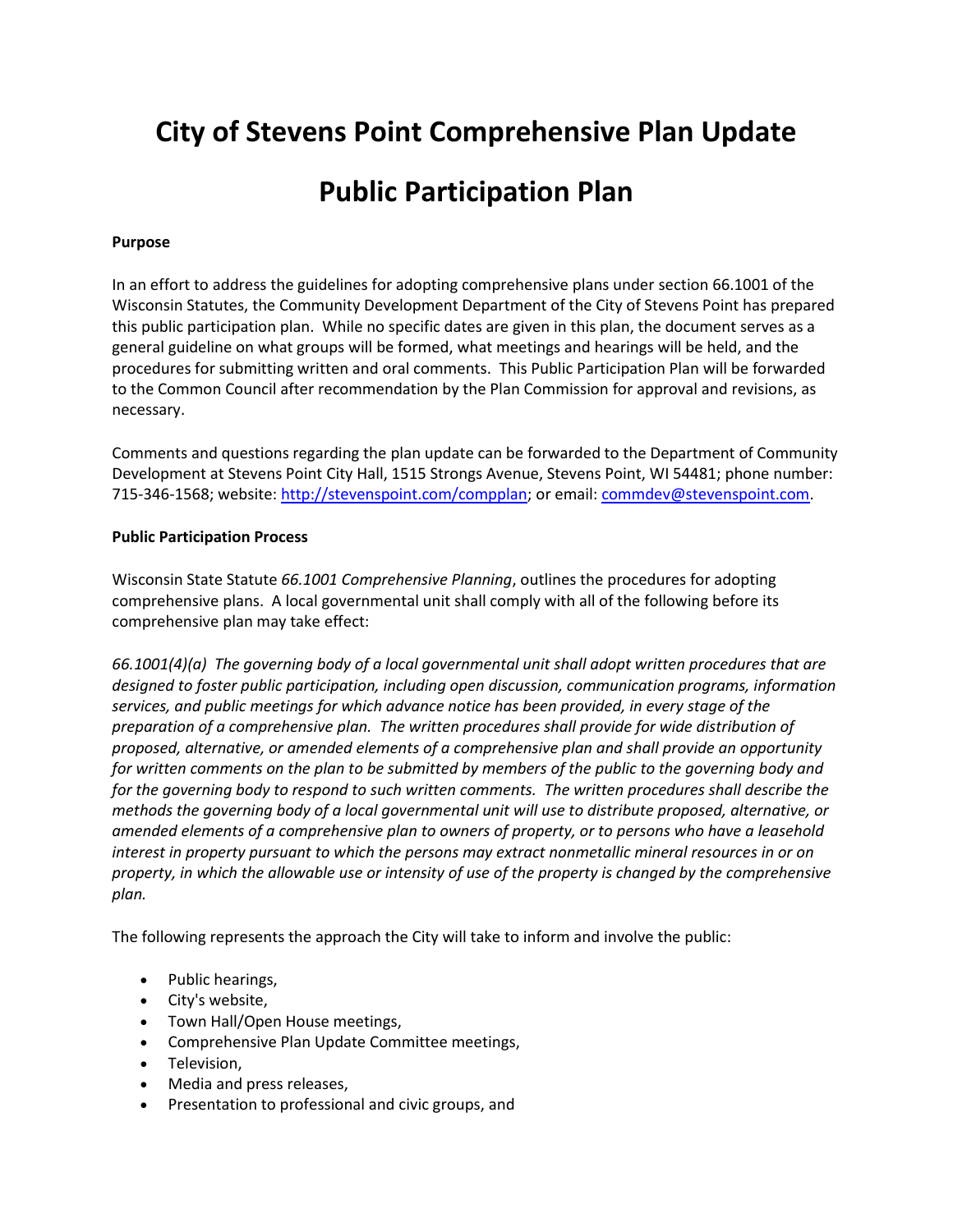One-on-one meetings with government and public service officials.

### **Public Hearings**

The requirements for the number of public hearings, as outlined in the Wisconsin Statues, will be exceeded. According to statues, at least one public hearing must be held, at which the proposed ordinance is discussed. At least three public hearings will be held regarding the Plan. One public hearing will be with the Plan Commission and two with the Common Council. All public hearings will be open to the public and written and oral testimony will be taken. Minutes will be kept by recording secretaries and filed as per usual with either the Department of Community Development (Plan Commission) or the City Clerk's office (Common Council).

If persons planning on attending the public hearings or any other meeting associated with this planning process have specialized needs (language interpreter, handicap accessibility, etc.) please call 715-346- 1567 with any questions regarding accommodations.

## **City's Website**

Information will be provided through the City's website, specifically through the Community Development's Comprehensive Plan page [http://stevenspoint.com/compplan.](http://stevenspoint.com/compplan) Information will include meeting notices and summaries and drafts of chapters of the plan. A feedback option is provided so that questions and comments can be forwarded electronically to the Community Development Department.

#### **Town Hall/Open House Meetings**

Town hall/open house meetings will be held to solicit input from the general citizenship and to provide information on the planning project. Towards the end of the project, a draft of the plan, including maps will be available for viewing in an open house format. At all of these meetings, participants will be able to submit written comments regarding the plan.

#### **Plan Commission Comprehensive Plan Update Meetings**

The Plan Commission will hold several comprehensive plan update meetings throughout the planning process. All meeting will be open to the public and notices will be sent to media outlets, posted at City Hall, and posted on the City's website. Attendance and minutes will be taken for these meetings. The minutes will be available in the City Clerk's Office or in the Department of Community Development office. The minutes will also be posted on the City's website.

#### **Television**

The local cable access station will be used as a venue for updates during the planning process. The two public hearings before the Common Council will be broadcasted.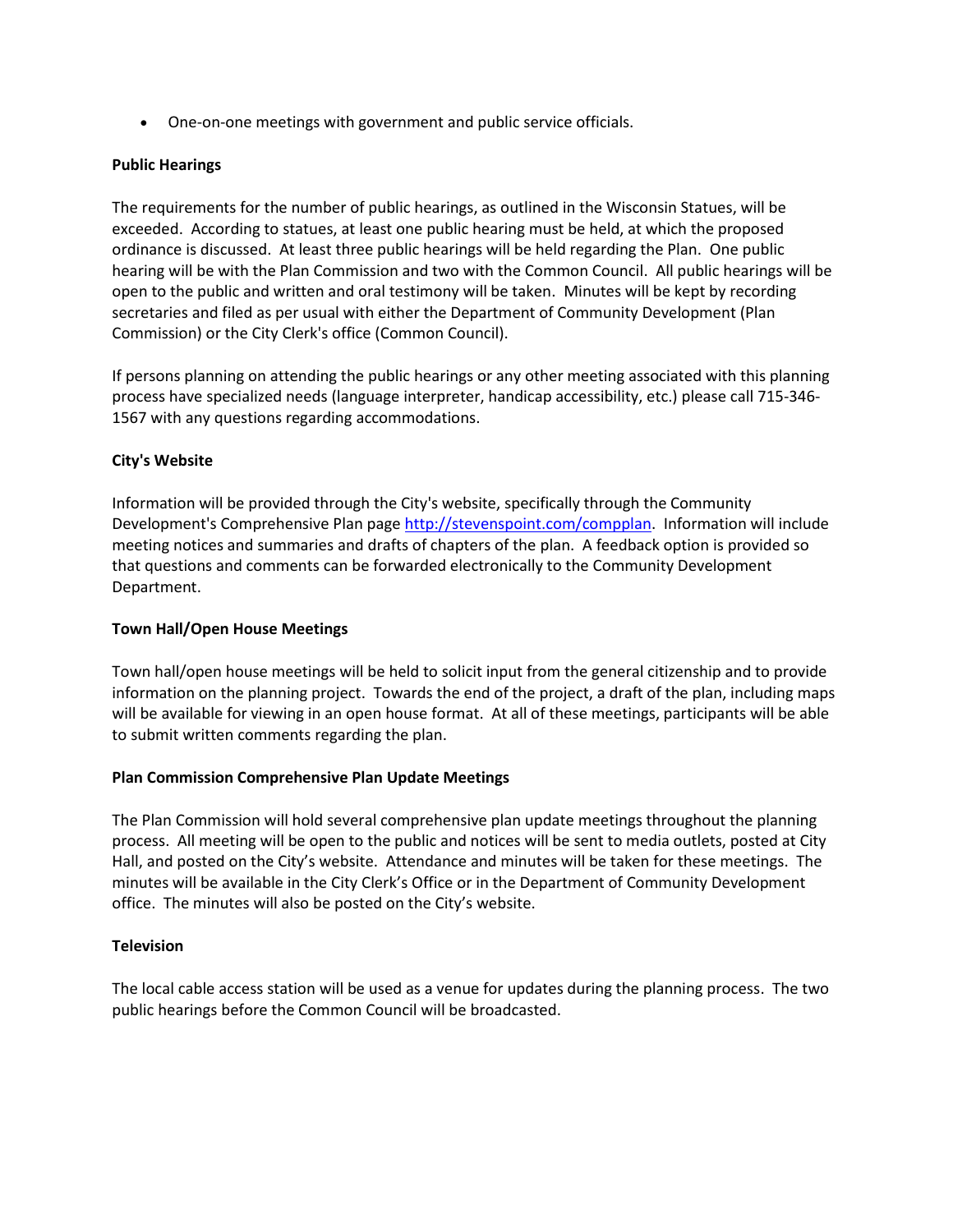#### **Media and Press Releases**

In addition to required notices being published, it is anticipated that the media will play an active role in the public awareness process. This may occur in the form of newspaper articles or interviews on the status of the project. The media will be notified of meetings held throughout the process.

#### **Presentation to Professional and Civic Groups**

It is anticipated that presentations will be given to various civic groups, service clubs, or business organizations throughout the process.

#### **One-on-One meetings with Government and Public Service Officials**

It is anticipated that meetings will be held with individuals to gather in-depth recommendations and comments. This includes community leaders, public officials, and agency directors.

#### **Plan Adoption**

The plan commission will hold the first hearing. The plan that is recommended by the plan commission will not take effect until the common council enacts an ordinance that adopts the plan. The plan commission may recommend the adoption or amendment of the comprehensive plan only by adopting a resolution by the majority vote of the entire commission. Their vote will be recorded in their official minutes.

The ordinance is enacted by only a majority vote of the common council. The common council must hold at least one public hearing at which the proposed ordinance is discussed. In accordance with Chapter 985 of the Wisconsin State Statutes, a class 1 notice will be published at least 30 days before the hearing with the common council. The notice shall contain the following information:

- 1. The date, time, and place of the hearing.
- 2. A summary, which may include a map, of the proposed comprehensive plan or amendment to such a plan.
- 3. The name of an individual employed by the local governmental unit who may provide additional information regarding the proposed ordinance.
- 4. Information relating to where and when the proposed comprehensive plan or amendment to such a plan may be inspected before the hearing, and how a copy of the plan or amendment may be obtained.

Copies of the proposed plan will be made available for viewing at the Portage County Public Library and at the Department of Community Development and on the City's website, at the time the public hearing notice is published. Any duplication costs will be incurred by the person requesting such duplication.

After the notice of this hearing has been published, written comments on the plan may be forwarded to the Department of Community Development. Written comments will be accepted up to one week prior to the public hearing and will be addressed at the hearing.